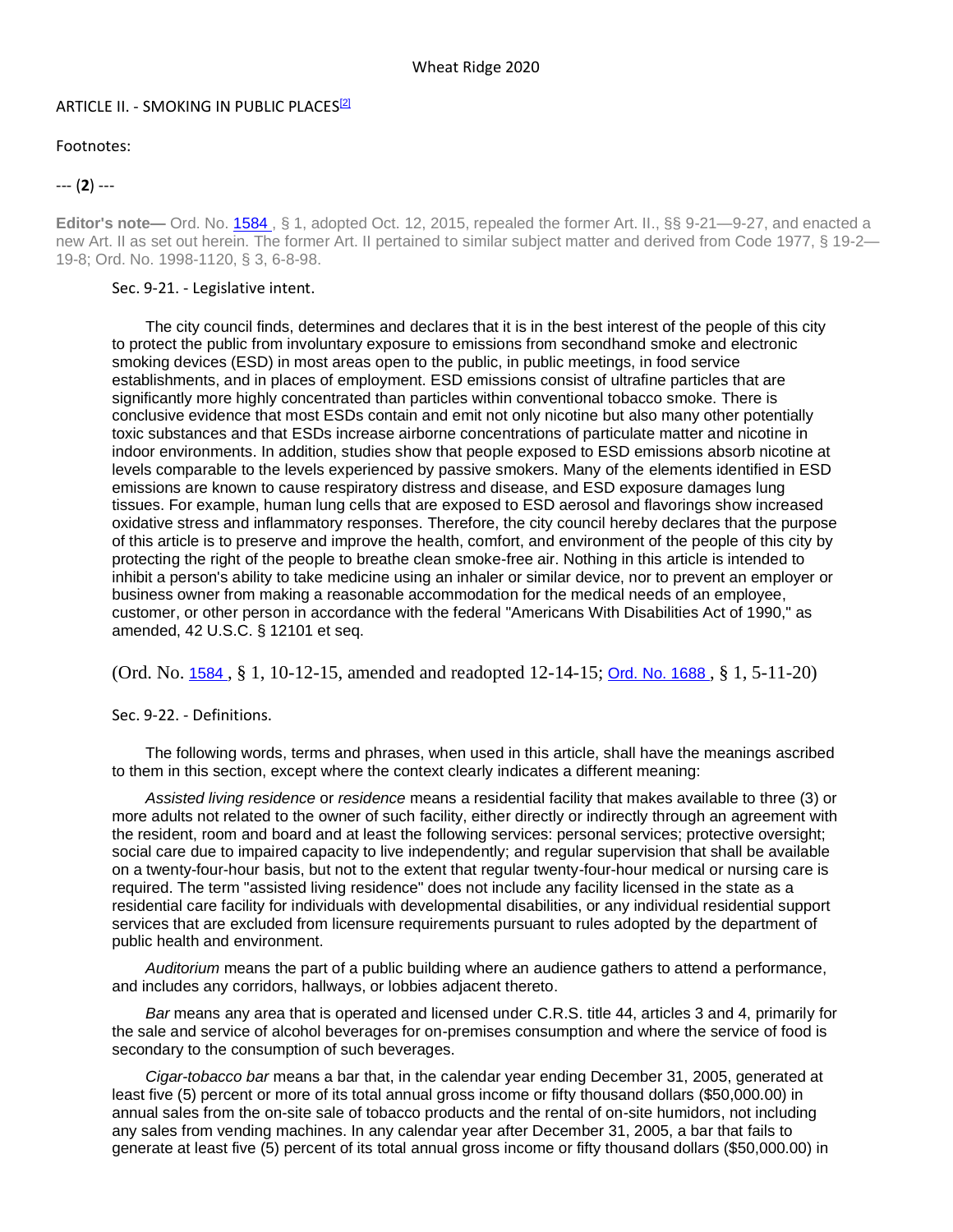annual sales from the on-site sale of tobacco products and the rental of on-site humidors shall not be defined as a "cigar-tobacco bar" and shall not thereafter be included in the definition regardless of sales figures.

## *Electronic smoking device* or *ESD:*

- (1) Means any product, other than a product described in subsection (3) of this section, that contains or delivers nicotine or any other substance intended for human consumption and that can be used by a person to enable the inhalation of vapor or aerosol from the product;
- (2) Includes any product described in subsection (1) of this section and any similar product or device, whether manufactured, distributed, marketed, or sold as an e-cigarette, e-cigar, e-pipe, e-hookah, or vape pen or under any other product name or descriptor; and
- (3) Does not include:
	- a. A humidifier or similar device that emits only water vapor; or
	- b. An inhaler, nebulizer, or vaporizer that is approved by the federal food and drug administration for the delivery of medication.

*Employee* means any person who, regardless of whether such person is referred to as an employee, contractor, independent contractor, or volunteer or by any other designation or title, either: (I) performs any type of work for benefit of another in consideration of direct or indirect wages or profit; or (II) provides uncompensated work or services to a business or nonprofit entity.

*Employer* means any person, partnership, association, corporation, or nonprofit entity that employs one (1) or more persons. Employer includes, without limitation, the legislative, executive, and judicial branches of state government; any county, city and county, city, or town, or instrumentality thereof, or any other political subdivision of the state, special district, authority, commission or agency; or any other separate corporate instrumentality or unit of state or local government.

*Entryway* means the outside of any doorway leading into the indoor area of any building or facility that is not exempted from this article under section 9-24. Entryway also includes the area of public or private property within twenty-five (25) feet of the doorway.

*Environmental smoke or secondhand smoke* means gases, particles and vapors released into the air as a result of the combustion, electrical ignition, vaporization or heating of any substance, including but not limited to tobacco, nicotine or a marijuana product, also known as "sidestream smoke," and such gases, particles and vapors that are exhaled by the smoker.

*Food service establishment* means any indoor or outdoor area or portion thereof in which the principal business is the sale of food for on-premises consumption. The term includes, without limitation, restaurants, cafeterias, coffee shops, diners, sandwich shops, and short-order cafes.

*Hookah bar* is an establishment where patrons by themselves or by sharing with others smoke tobacco, marijuana or similar products from a communal hookah or nargile or similar device.

*Indoor area* means any enclosed area or portion thereof. The opening of windows or doors, or the temporary removal of wall panels, does not convert an indoor area into an outdoor area.

*Marijuana* means all parts of the plant of the genus cannabis, whether growing or not, the seeds thereof, the resin extracted from any part of the plant and every compound, manufacture, salt, derivative, mixture or preparation of the plant, its seeds or its resin, including marijuana concentrate. It does not include industrial hemp, fiber produced from the stalks, oil or cake made from the seeds of the plant, or sterilized seed of the plant which is incapable of germination, or the weight of any other ingredient combined with marijuana to prepare topical or oral administrations, food, drink, or other product, if these items exist apart from any other item defined as marijuana.

*Marijuana products* means products that are comprised of marijuana and other ingredients and are intended to be consumed by smoking or inhalation.

*Nursing facility* means a facility, or a distinct part of a facility, that meets the state nursing home licensing standards in C.R.S. § 25-1.5-103(1)(a)(i), is maintained primarily for the care and treatment of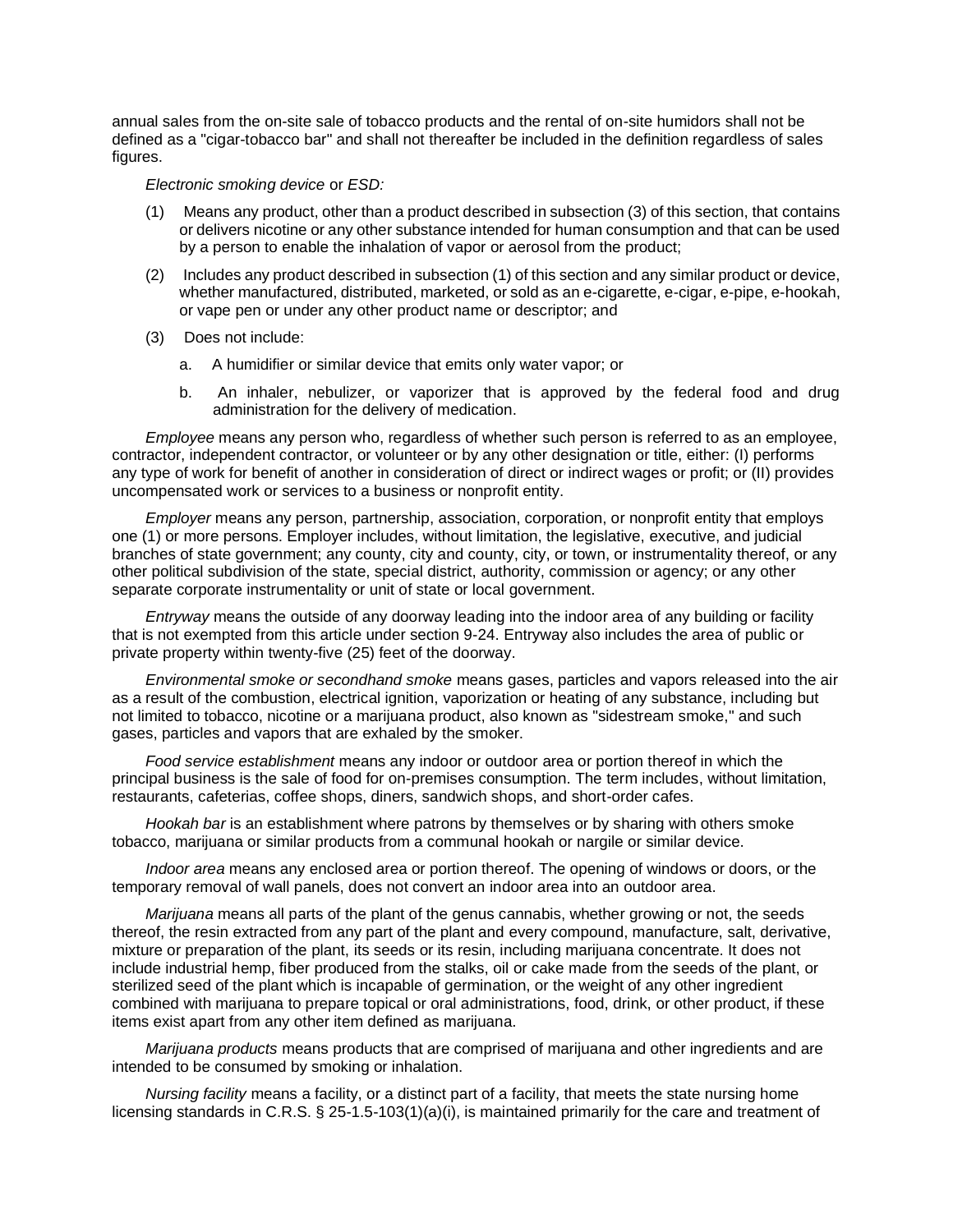inpatients under the direction of a physician, and meets the requirements in 42 U.S.C. §1396R for certification as a qualified provider of nursing facility services. The patients in such a facility require supportive, therapeutic, or compensating services and the availability of a licensed nurse for observation or treatment on a twenty-four-hour basis. Nursing care may include terminal care; extensive assistance or therapy in the activities of daily living; continual direction, supervision, or therapy; extensive assistance or therapy for loss of mobility; nursing assessment and services that involve assessment of the total needs of the patient, planning of patient care, and observing, monitoring, and recording the patient's response to treatment; and monitoring, observing, and evaluating the drug regimen. "Nursing facility" includes private, nonprofit, or proprietary intermediate nursing facilities for persons with intellectual and developmental disabilities.

*Place of employment* means any indoor area or portion thereof under the control of an employer in which employees of the employer perform services for, or on behalf of, the employer.

*Public building* means any building owned or operated by:

- (1) The state, including the legislative, executive, and judicial branches of state government;
- (2) Any county, city and county, city, or town, or instrumentality thereof, or any other political subdivision of the state, a special district, an authority, a commission, or an agency of any of the same; or
- (3) Any other separate corporate instrumentality or unit of state or local government.

*Public meeting* means any meeting open to the public pursuant to Part 4 of Article 6 of Title 24, C.R.S., or any other law of the state.

*Retail smoking accessory business* means a sole proprietorship, corporation, partnership or other enterprise engaged primarily in the sale or promotion of smoking devices, accessories or paraphernalia, such as but not limited to pipes, chillums, bongs, hookahs and products intended for use in connection with such devices, and in which the sale, manufacture or promotion of other products is merely incidental.

*Retail tobacco business* means a sole proprietorship, corporation, partnership or other enterprise engaged primarily in the sale or promotion of tobacco or tobacco products at retail, and in which the sale, manufacture or promotion of other products is merely incidental.

*Smoke-free work area* means an indoor area in a place of employment where smoking is prohibited under this chapter.

*Smoking* means inhaling, exhaling, burning, or carrying any lighted or heated cigar, cigarette, or pipe or any other lighted or heated tobacco or plant product intended for inhalation, including marijuana, whether natural or synthetic, in any manner or in any form. *Smoking* also includes the use of an ESD, heating, electrical ignition or vaporization of a similar product, nicotine, any other substance, or any combination thereof, and the inhaling and exhaling of environmental smoke created thereby.

*Specialty vaping store* means a sole proprietorship, corporation, partnership or other enterprise operating as a retail outlet deriving the majority of its revenue from the sale at retail of electronic smoking devices or other electronic smoking products and accessories.

*Tobacco* means cigarettes, cigars, cheroots, stogies, and periques; granulated, plug cut, crimp cut, ready rubbed, and other smoking tobacco; snuff and snuff flour; cavendish; plug and twist tobacco; finecut and other chewing tobacco; shorts, refuse scraps, clippings, cuttings, and sweepings of tobacco; and other kinds and forms of tobacco, prepared in such manner as to be suitable for chewing or for smoking in a cigarette, pipe, or otherwise, or both for chewing and smoking. Tobacco also includes cloves and any other plant matter, or product, excluding marijuana and marijuana products, that is packaged for smoking.

*Tobacco business* means a sole proprietorship, corporation, partnership, or other enterprise engaged primarily in the sale, manufacture, or promotion of tobacco, tobacco products, or smoking devices or accessories, including ESDs, either at wholesale or retail, and in which the sale, manufacture, or promotion of other products is merely incidental.

*Work area* means an area in a place of employment where one (1) or more employees are routinely assigned and perform services for or on behalf of their employer.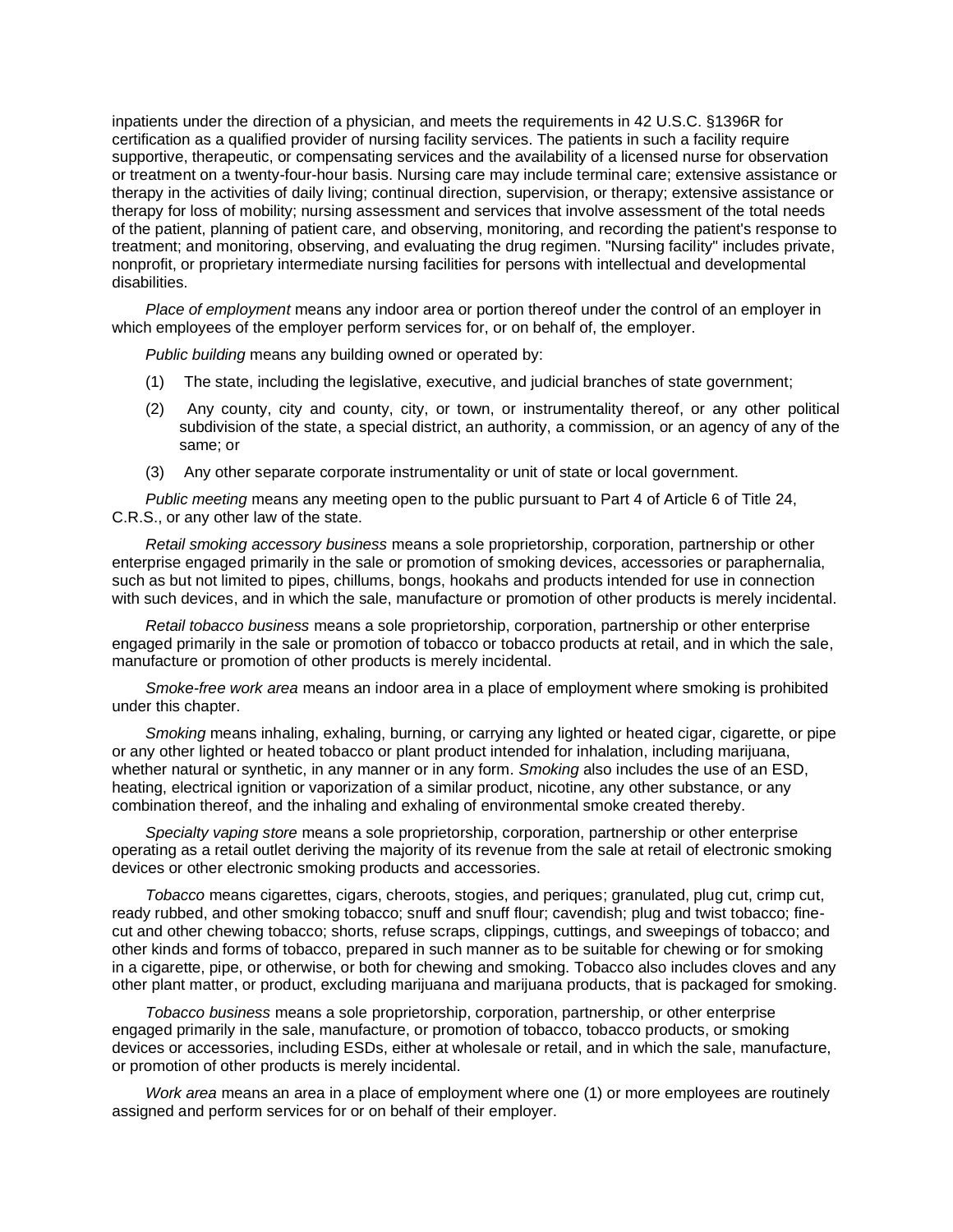(Ord. No. [1584](http://newords.municode.com/readordinance.aspx?ordinanceid=776103&datasource=ordbank) , § 1, 10-12-15, amended and readopted 12-14-15; Ord. No. [1665](http://newords.municode.com/readordinance.aspx?ordinanceid=955882&datasource=ordbank) , § 8(Exh. A), 4- 22-19; [Ord. No. 1688](http://newords.municode.com/readordinance.aspx?ordinanceid=1024783&datasource=ordbank) , § 1, 5-11-20)

Sec. 9-23. - General smoking restrictions.

- (a) Except as provided in section 9-24, smoking is not permitted and a person shall not smoke in any indoor area, including:
	- (1) Public meeting places;
	- (2) Elevators;
	- (3) Government-owned or operated means of mass transportation, including, but not limited to, buses, vans, and trains;
	- (4) Taxicabs and limousines;
	- (5) Grocery stores;
	- (6) Gymnasiums;
	- (7) Jury waiting and deliberation rooms;
	- (8) Courtrooms;
	- (9) Child day care facilities;
	- (10) Health care facilities including hospitals, health care clinics, doctor's offices, and other health care related facilities;
	- (11) a. Any place of employment that is not exempted;
		- b. In the case of employers who own facilities otherwise exempted from this article, each such employer shall provide a smoke-free work area for each employee requesting not to have to breathe secondhand smoke and emissions from electronic smoking devices. Every employee shall have a right to work in an area free from secondhand smoke;
	- (12) Food service establishments;
	- (13) Bars;
	- (14) Limited gaming facilities and any other facilities in which any gaming or gambling activity is conducted;
	- (15) Indoor sports arenas;
	- (16) Restrooms, lobbies, hallways, and other common areas in public and private buildings, condominiums, and other multiple-unit residential facilities;
	- (17) Bowling alleys;
	- (18) Billiard or pool halls;
	- (19) Facilities in which games of chance are conducted;
	- (20) The common areas of retirements facilities, publicly owned housing facilities, and nursing homes, not including any resident's private residential quarters;
	- (21) Public buildings;
	- (22) Auditoria;
	- (23) Theatres;
	- (24) Museums;
	- (25) Libraries;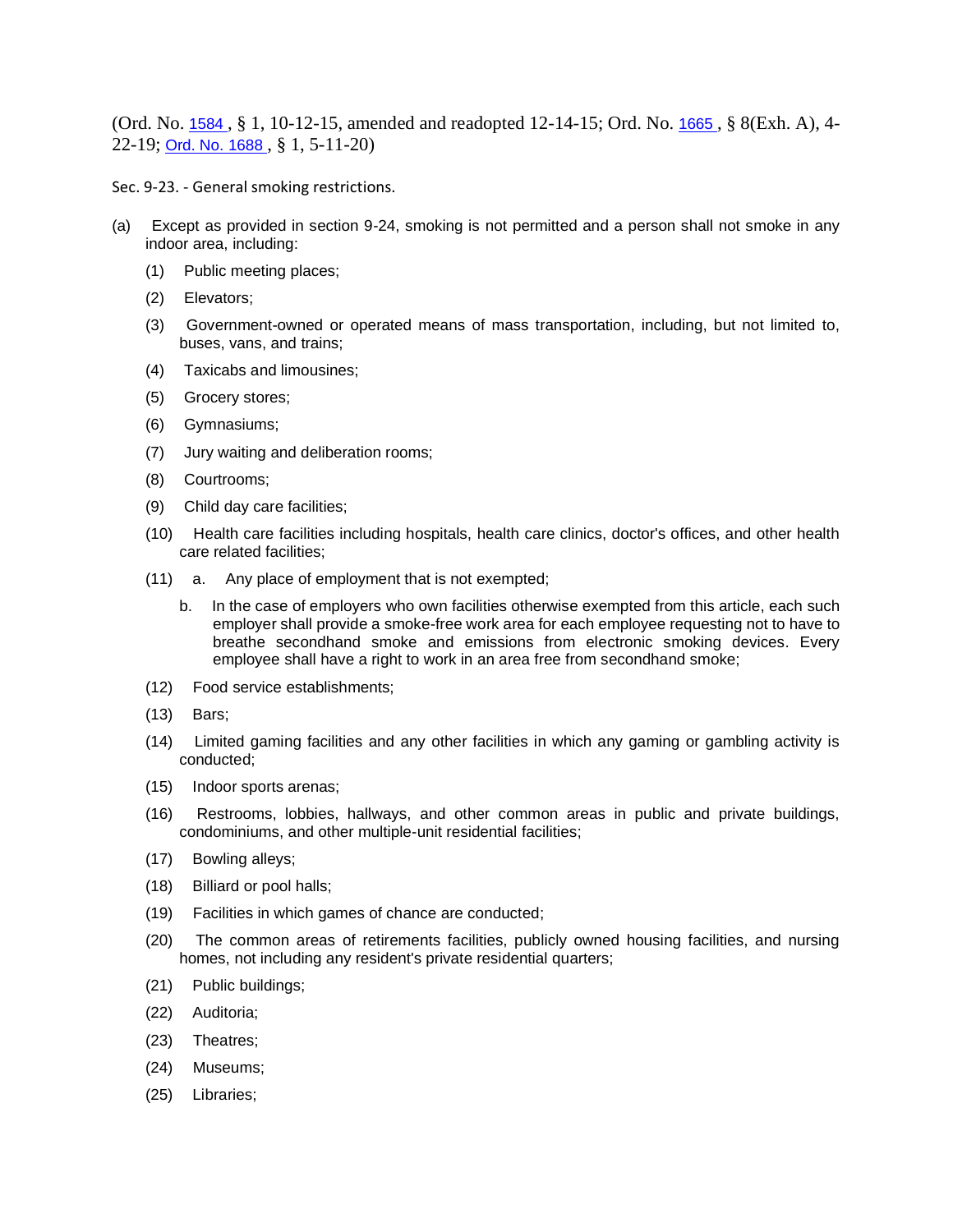- (26) To the extent not otherwise provided in C.R.S. § 25-14-103.5, public and nonpublic schools;
- (27) Other educational and vocational institutions;
- (28) Retail smoking accessory businesses;
- (29) A cigar-tobacco bar:
	- a. Shall not expand its size or change its location from the size and location in which it existed as of December 31, 2005; and
	- b. Shall prohibit entry by any person under eighteen (18) years of age and shall display signage in at least one (1) conspicuous place and at least four (4) inches by six (6) inches in size stating: "Smoking allowed. Children under eighteen years of age may not enter."
- (30) Hotel and motel rooms;
- (31) Assisted living facilities, including nursing facilities, as defined in section 9-22;
- (32) The entryways of all buildings and facilities listed in section 9-24.
- (33) A retail tobacco business:
	- a. Shall prohibit entry by any person under eighteen (18) years of age; and
	- b. Shall display signage in at least one (1) conspicuous place and at least four (4) inches by six (6) inches in size stating either:
		- 1. "Smoking allowed. Children under eighteen years of age may not enter."; or
		- 2. In the case of a retail tobacco business that desires to allow the use of ESDs but not other forms of smoking on the premises, "Vaping allowed. Children under eighteen years of age may not enter."
- (34) The entryways of all buildings and facilities listed in subsections (a)(1) through (a)(33) of this section;
- (b) Except as provided in section 9-24, and in order to reduce the levels of exposure to environmental smoke, smoking shall not be permitted and no person shall smoke in the following outdoor areas:
	- (1) The following facilities and areas of any public property within the city:
		- a. Parks, playgrounds, swimming pools, recreation facilities, skate parks, athletic fields, picnic shelters, tennis courts, greenbelts, trails and open space and similar locations; and
		- b. Outdoor locations to which the general public has access to participate in city events, such as the Carnation Festival and other city events.
	- (2) Transit stops, including light-rail platforms and bus stops, with or without benches and/or shelters.
- (c) Nothing herein shall be deemed to permit the consumption of marijuana that is conducted openly and publicly, in a manner that endangers others or otherwise violates state law.

(Ord. No. 1584 , § 1, 10-12-15, amended and readopted 12-14-15; Ord. No. 1688 , § 1, 5-11-20)

Sec. 9-24. - Exceptions to smoking restrictions.

- (a) This article shall not apply to:
	- (1) Private homes, private residences, and private automobiles; except that section 9-23 of this article shall apply if any such home, residence, or vehicle is being used for child care or day care or if a private vehicle is being used for the public transportation of children or as part of health care or day care transportation;
	- (2) Limousines under private hire;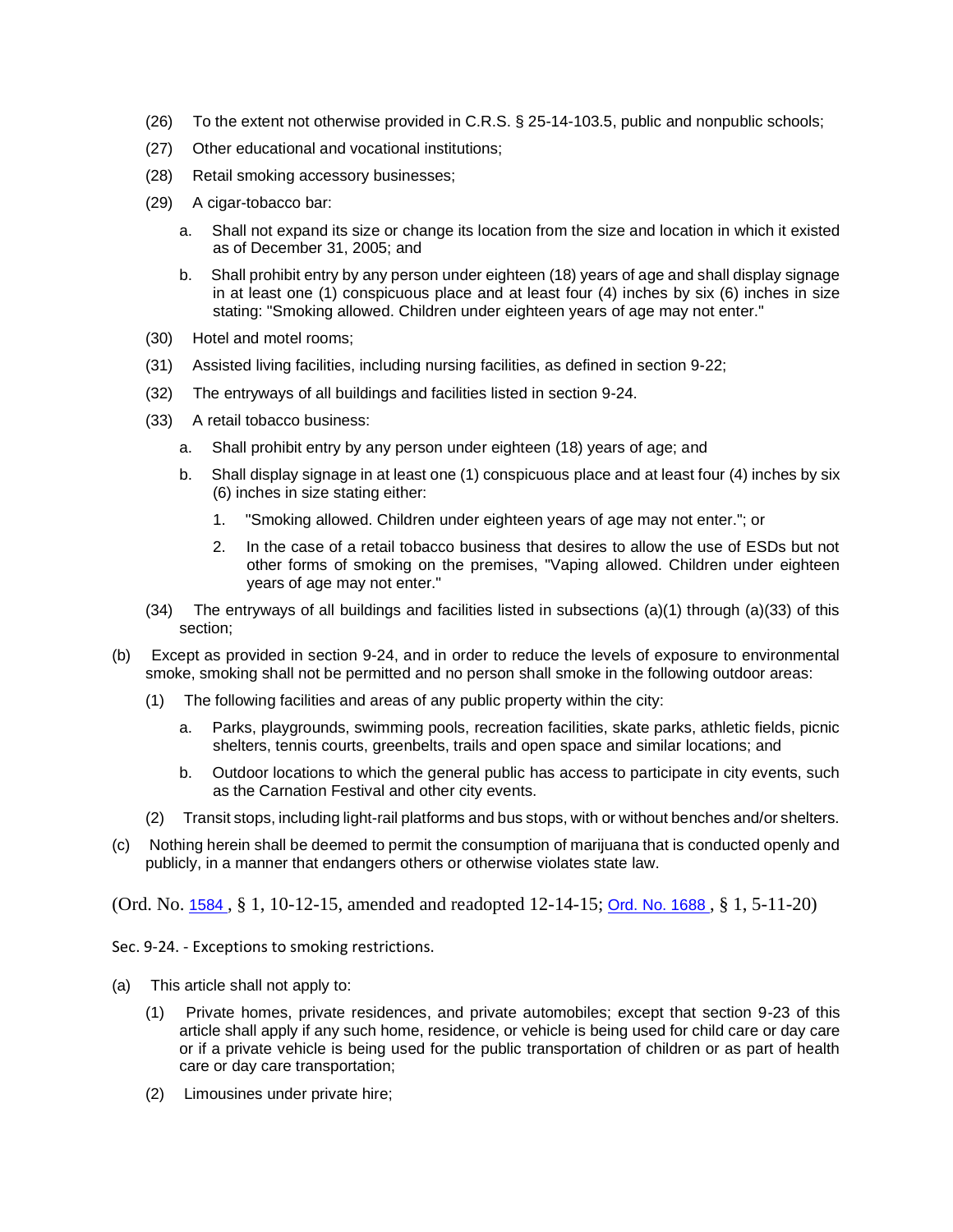- (3) A hotel or motel room rented to one (1) or more guests if the total percentage of such hotel or motel rooms in such hotel or motel does not exceed twenty-five (25) percent;
- (4) The smoking of tobacco within outdoor seating and patio areas provided by food service establishments and bars;
- (5) The smoking of tobacco within the outdoor area of any business not specified under subsection (4) above, except to the extent that the outdoor area of such business is within twenty-five (25) feet of an entryway;
- (6) A private nonresidential building on a farm or ranch, as defined in C.R.S. § 39-1-102, that has annual gross income of less than five hundred thousand dollars (\$500,000.00);
- (7) A place of employment that is not open to the public and that is under the control of an employer that employs three (3) or fewer employees;
- (8) A private nonresidential building on a farm or ranch, as defined in C.R.S. § 39-1-102, that has annual gross income of less than five hundred thousand dollars (\$500,000.00);
	- That are designated for smoking for residents;
	- (ii) That are fully enclosed and ventilated; and
	- (iii) To which access is restricted to the residents or their guests; or
	- b. As used in this subparagraph (a)(9), "assisted living facility" means a nursing facility, as that term is defined in C.R.S. § 25.5-4-103, and an assisted living residence, as that term is defined in C.R.S § 25-27-102.
- (10) The smoking of tobacco in a retail tobacco business;
- (11) Smoking in specialty vaping stores.

(Ord. No. 1584 , § 1, 10-12-15, amended and readopted 12-14-15; Ord. No. 1688 , § 1, 5-11-20)

Sec. 9-25. - Optional prohibitions.

- (a) The owner or manager of any place not specifically listed in section 9-23, including a place exempted under section 9-24, may choose to prohibit smoking in such place or restrict smoking to certain designated areas only by posting signs that provide notice of the same. Where signs are posted that prohibit smoking, whether in all areas or only in certain designated nonsmoking areas, such posting shall have the effect of including such place or the designated nonsmoking portion thereof, in the places where smoking is prohibited or restricted pursuant to this article.
- (b) If the owner or manager of a place not specifically listed in section 9-23, including a place otherwise exempted under section 9-24, is an employer and receives a request from an employee to create a smoke-free work area, the owner or manager shall post a sign or signs in the smoke-free work area as provided in subsection (a) of this section.

(Ord. No. 1584 , § 1, 10-12-15, amended and readopted 12-14-15; Ord. No. 1688 , § 1, 5-11-20)

Sec. 9-26. - Other applicable regulations of smoking.

This article shall not be construed to permit smoking where it is otherwise restricted by any other applicable law, including, but not limited to section 11-404(e) of this Code, prohibiting marijuana clubs, and section 16-131(c) of this Code, prohibiting the open and public consumption of marijuana products, marijuana, cannabis, or cannabis concentrate.

(Ord. No. 1584 , § 1, 10-12-15, amended and readopted 12-14-15)